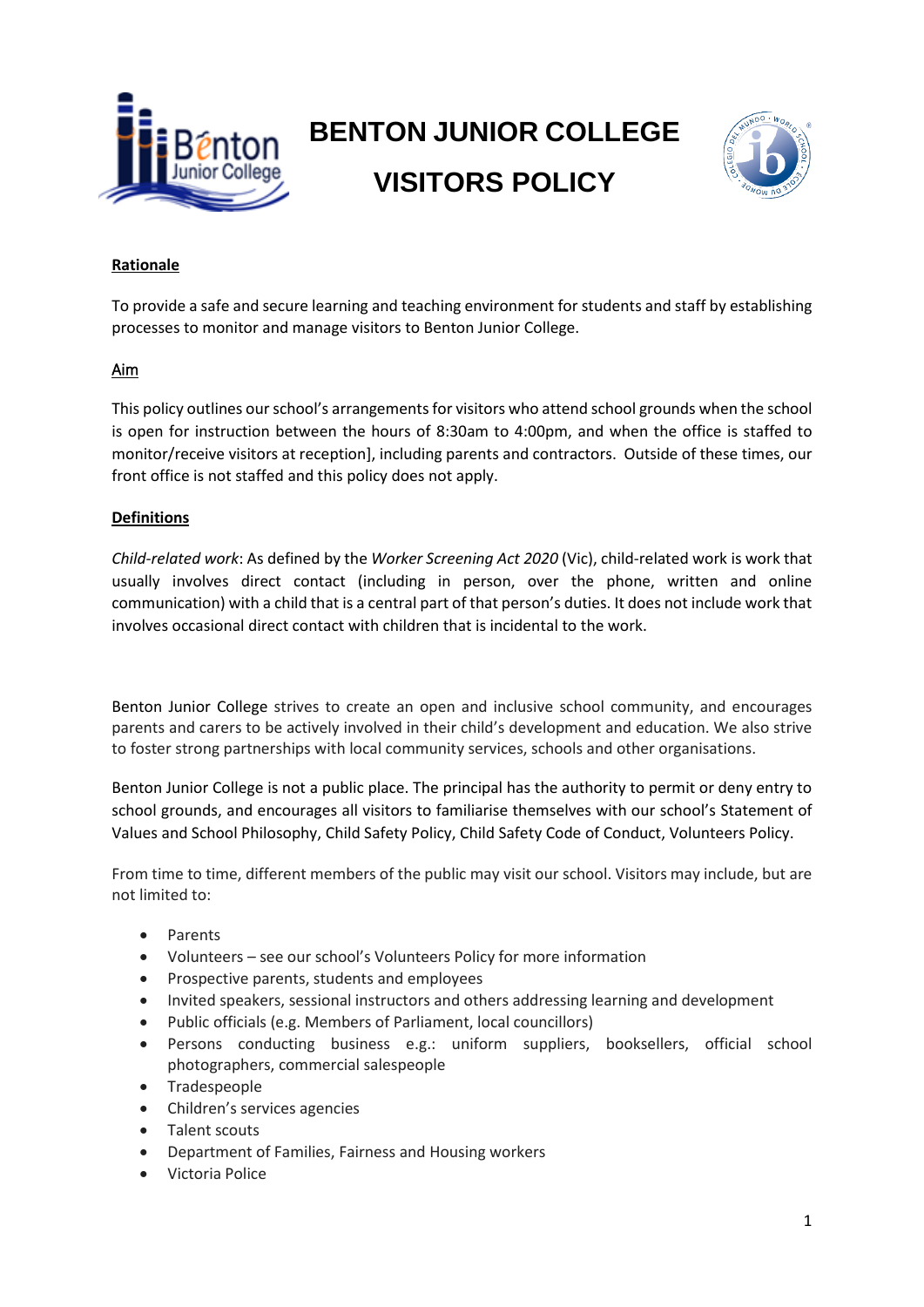- Persons authorised to enter school premises (e.g. Worksafe inspectors, health officers etc)
- Other Department of Education and Training staff (including allied health staff) or contractors
- NDIS therapists or other allied health or health practitioners

## Sign in procedure

All visitors to Benton Junior College are required to report to the school office on arrival (see exceptions below in relation to parents/carers). Visitors must:

- Record their name, date and time of visit and purpose of visit using the Compass Kiosk.
- Provide proof of identification to office staff upon request
- Produce evidence of their valid Working with Children Clearance where required by this policy (see below)
- Wear a visitor's lanyard at all times
- Follow instruction from school staff and abide by all relevant school policies relating to appropriate conduct on school grounds including [insert relevant policies eg: Child Safety Code of Conduct, Respect for School Staff, Statement of Values and School Philosophy etc] as well as Department policies such as the [Sexual Harassment Policy](https://www2.education.vic.gov.au/pal/sexual-harassment/overview) and [Workplace Bullying](https://www2.education.vic.gov.au/pal/workplace-bullying/policy)  **[Policy](https://www2.education.vic.gov.au/pal/workplace-bullying/policy)**
- Return to the office upon departure, sign out and return visitor's lanyard

Benton Junior College will ensure that our school's Child Safety Code of Conduct is available and visible to visitors when they sign in.

#### **COVID-19 vaccination information**

Our school follows Department of Education and Training policy with respect to the requirements relating to attendance on school sites and COVID-19 vaccinations.

For further information, refer to:

• COVID-19 Vaccinations – [Visitors and Volunteers on School Sites](https://www2.education.vic.gov.au/pal/covid-19-vaccinations-visitors-volunteers/policy)

#### **Working with Children Clearance and other suitability checks**

All visitors who are engaged in **child-related work** (see definition above) must have a valid WWC Clearance. Additional suitability checks may also be required such as reference, proof of identity, qualification and work history involving children checks.

In some circumstances, visitors to Benton Junior College who are **not** engaged in child-related work will also be required to produce a valid WWC Clearance depending on the particular circumstances of their visit. For example, Benton Junior College will require a valid WWC Clearance for:

- **visitors who will be working regularly with children** during the time they are visiting, even though direct contact with children is not a central part of their normal duties
- **visitors (e.g. contractors)**, who will regularly be performing unsupervised work at the school during school hours or any other time where children are present. Further background checks, including references, may also be requested at the discretion of the principal.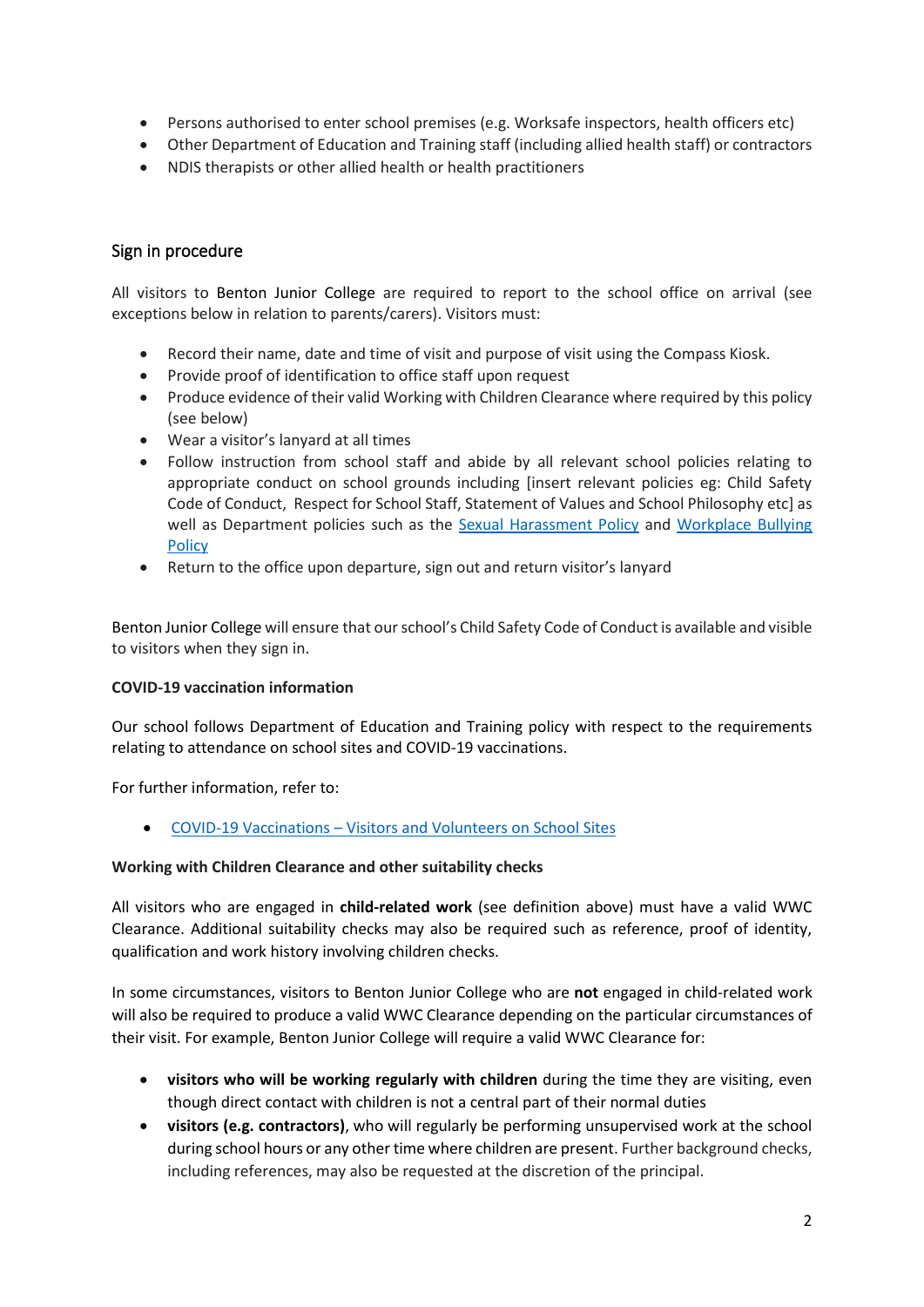Visitors who will be working in areas away from students (e.g. a visiting auditor who will be located in the front office with administration staff) or who will be supervised and accompanied by a staff member during their visit (e.g. a Member of Parliament, a journalist, a prospective parent on a school tour) will not be required to have a WWC Clearance.

Sworn Victoria Police officers or sworn Australian Federal Police officers are exempt from requiring a WWC Check, but may be asked to verify that they are sworn officers by providing proof of identification.

## Invited speakers and presenters

On occasion, Benton Junior College may invite external speakers or providers to deliver incursions, presentations, workshops and special programs for our students. Consistent with Department of Education and Training requirements, Benton Junior College will:

- ensure that the content of presentations and programs by external providers contributes to the educational development of our students and is consistent with curriculum objectives
- ensure that any proposed visit, programs or content delivered by visitors complies with the requirement that education in Victorian government schools is secular and is consistent with the values of public education, Department policies and the *Education and Training Reform Act 2006* (Vic). In particular, programs delivered by visitors are to be delivered in a manner that supports and promotes the principles and practice of Australian democracy including a commitment to:
	- o elected government
	- o the rule of law
	- $\circ$  equal rights for all before the law
	- o freedom of religion, speech and association
	- o the values of openness and tolerance
	- o respect for the range of views held by students and their families.

#### Parent visitors

We understand that there may occasionally be a reason why a parent or carer may want to speak to or see their child at school, during school hours.

If there is a particular pressing or unavoidable issue that cannot wait until the end of the school day, we ask that parents or carers call the school office to make the request to speak to or see their child during school hours.

We also ask that parents avoid arranging to visit their children at school wherever possible, as this can cause inappropriate disruptions to the school day.

All parents or carers who visit our school during school hours, other than for the purposes of school pick ups and drop offs or for specific school events (eg parent teacher interviews, concerts, assemblies etc), are required to sign in as a visitor at the school office.

Parents or carers who are prohibited from entering the school under a court order or direction of the Principal are not permitted to visit the school. Our school maintains and provides office staff with a list of restricted parents/carers which may include identifying photographs and any other information as required depending on the level of risk posed.